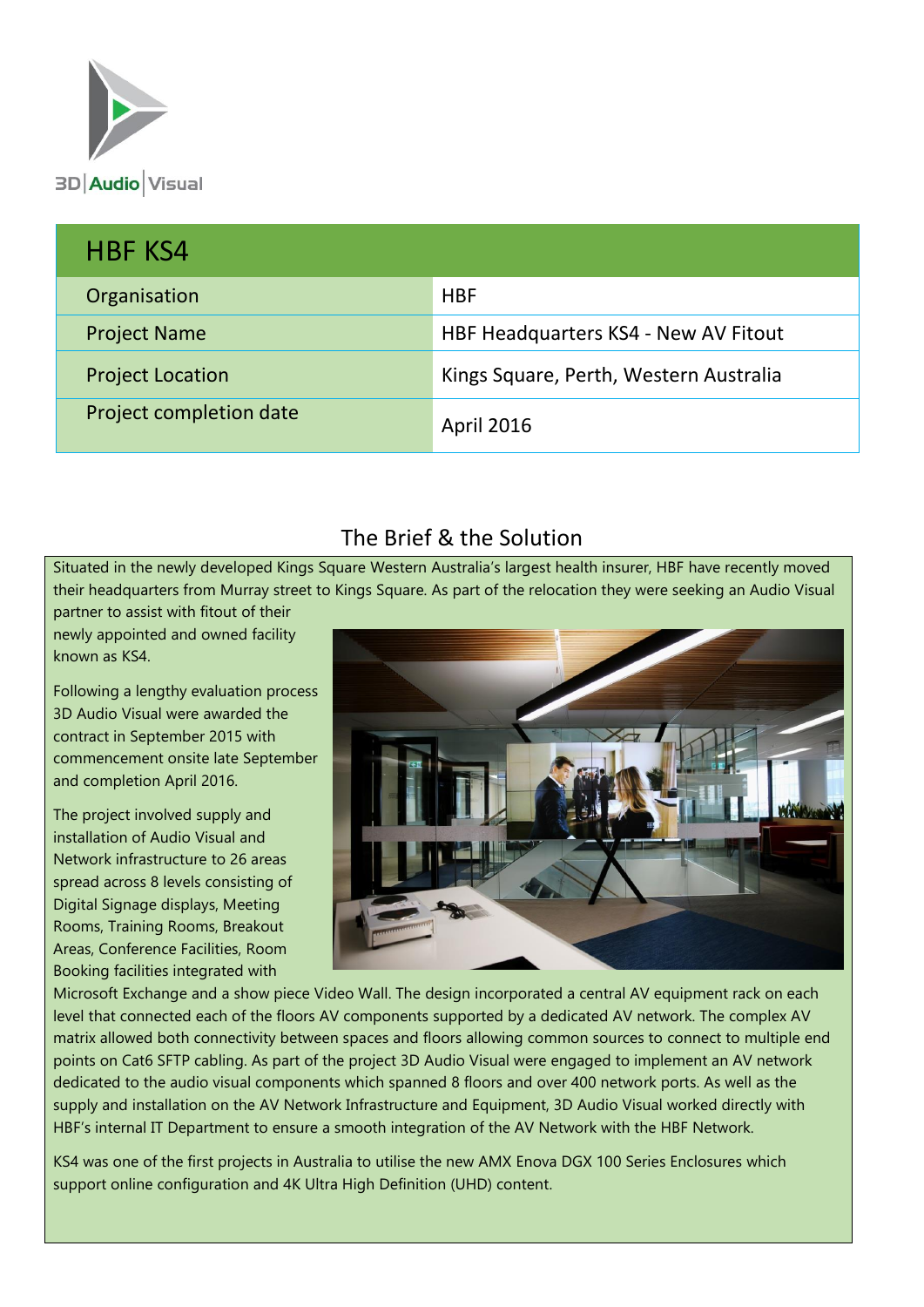#### **Rooms**

#### 12 Meeting Rooms

Each meeting room consists of a 55" wall mounted LCD display and ceiling mounted projector for combined room operation. Controlled from a keypad and touch panel sources include, Free to Air TV, Dual HDMI table connections and wireless presentation. Each Meeting room has a room booking panel at entry to indicate room availability and facilitate room booking.

#### 8 Breakout Areas

Each Breakout Area is located in the staff amenities area on each level and consists of a 65" ceiling mounted LCD display centrally scheduled to display HBF in house digital signage and Free to Air TV.

#### Conferencing Facilities

Located on Level 4 is a dedicated conferencing facility with two 65" wall mounted LCD displays and Cisco Speaker Track Video conferencing. The Cisco conferencing system has a unique dual-camera tracking system that allows participants in a video meeting to see the active speaker on the other end of a call in full view. Having the active speaker always appear in full view provides an optimum, life-like experience that can be better than being physically present. Presentation control is from a wall mounted touch panel and the facility includes a room booking panel at entry to indicate room availability and facilitate room booking.

### 6 Training Rooms

Level 4 is prominently the staff training floor of KS4 and each training room is equipped with large screen projection, HDMI and wireless presentation with speaker audio support. Four of the five training rooms are separated via divisible walls which when opened combine to produce a large meeting space for over 100 occupants. The audio visual system recognises the desired room layout and adjusts the presentation options to suit the presentation requirements.



Each training room has a room booking panel at entry to indicate room availability and facilitate room booking.

#### Video Wall

Level 4 also incorporates a large screen video wall in the Client Breakout area which is utilised for special functions and client promotions. Video Wall content is varied and includes HBF signage, wired and wireless presentation with the ability to present content from each of the 26 areas across all floors.

#### Resource Management Suite

Not only was RMS used for integrating Microsoft Exchange for Room Bookings into the AMX System, comprehensive room monitoring was also provided as a way for the client to proactively monitor all rooms and spaces so there is minimal downtime. The standard Projector Lamp Hours, Source Usage and Device Communications are reported, but by implementing Help Desk features and room specific fault reporting from the room Touch Panels, this gives the client much more information before contacting 3D Audio Visual for support.